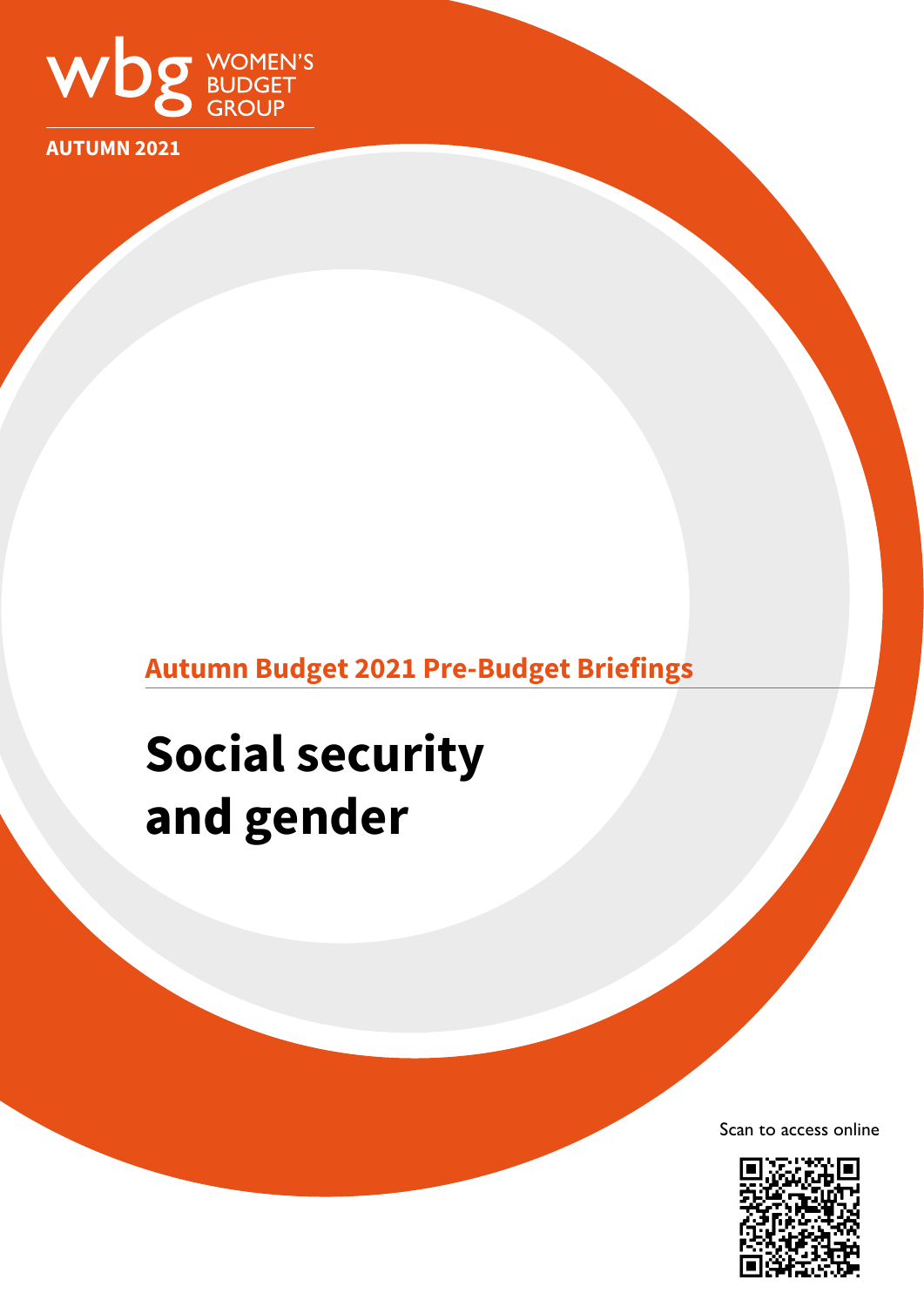

# **Social security and gender**

*A pre-budget briefing from the UK Women's Budget Group – October 2021*

#### **Key points:**

- *Women are more likely than men to rely on social security for a larger part of their income because of their generally lower earnings, longer lives and greater caring responsibilities. Some groups of marginalised women are even more likely to rely on social security.*
- *The coronavirus pandemic heightened the need for a social security system which provides protection against risk. The number of individuals on Universal Credit doubled to 6 million in January 2021 compared to March 2020. Food bank use and lone-parent poverty are also increasing.*
- *Despite the pandemic continuing, emergency Covid measures have been withdrawn. The furlough scheme ended on 30 September 2021, and whilst numbers receiving this support have gone down since the pandemic began, in late July there were still 1.6 million people on furlough.*
- *The £20 a week uplift to Universal Credit ended in October 2021. This has hit over 5.5 million people with some families losing up to 21% of their income.*
- *Gendered issues in the social security system long pre-date the pandemic; and cuts and policy changes since 2010 have increased children's, women's and in-work poverty.*
- *In particular, the introduction of UC, and other measures including the two-child limit, benefit cap and benefit freeze have gendered impacts. Lone parents, survivors of domestic abuse, disabled and BAME women have been particularly disadvantaged.*
- *In the longer term, insofar as is possible, social security should be non-means-tested, based on individual entitlement and encourage the sharing of care. This should be done in consultation with users, with the impact on equality assessed at every stage, as part of a holistic review of public spending and taxation.*

#### **Introduction**

Social security is a fundamental element of a caring economy that promotes well-being for all, decent living standards and opportunities for everyone to fulfil their potential in life. Protection against social risks such as illness, poverty and unemployment can come in many forms. Public services provide for health, care and personal safety needs; regulation protects workers and

consumers; and benefits provide financial support for those subject to social risks and facing additional costs, providing real income security and facilitating autonomy and agency for all.

The coronavirus pandemic and the economic impact of lockdowns have confirmed the importance of a system available to all in times of crises. Yet the current system, whilst providing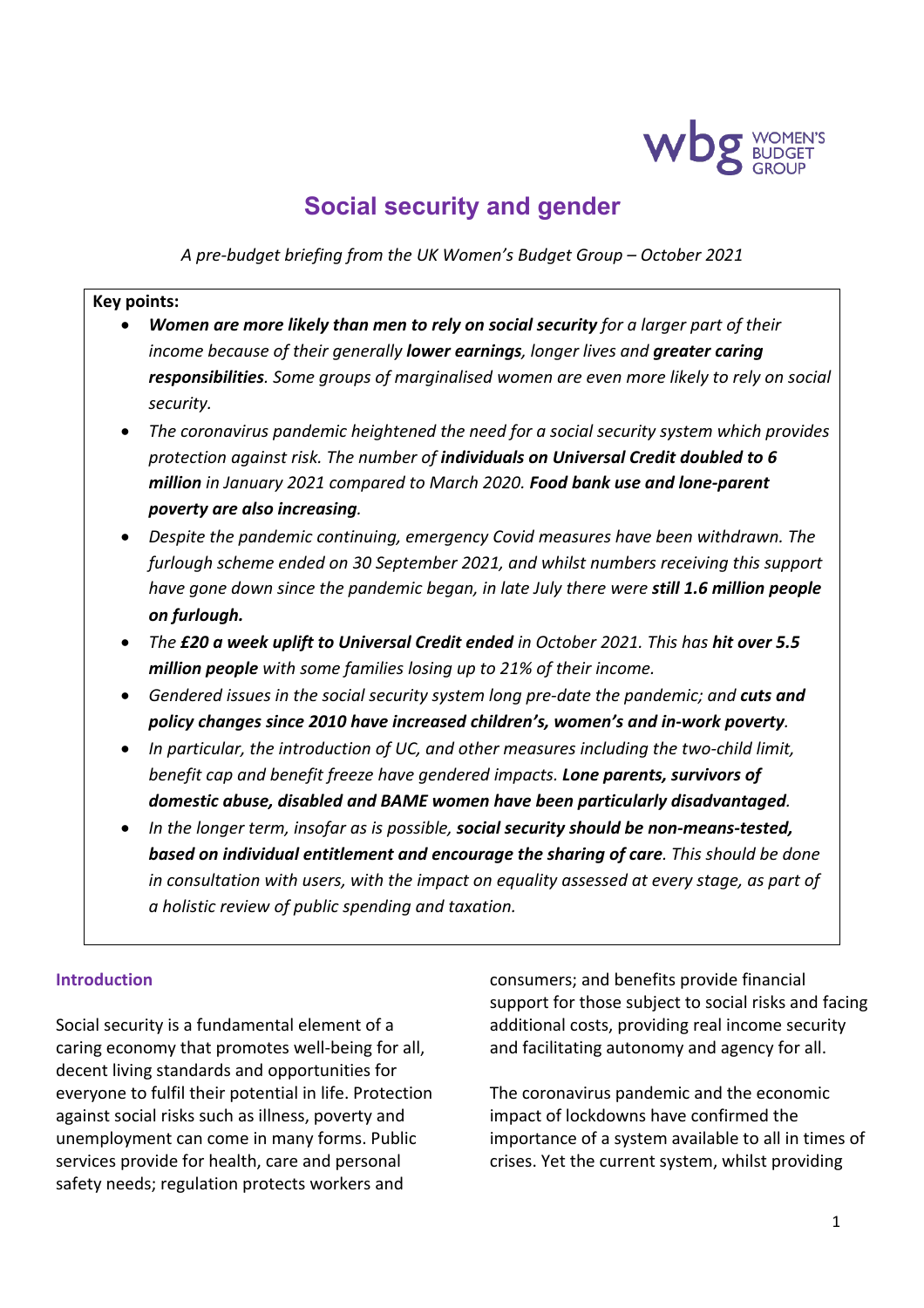indispensable support, is also falling short for millions of people, especially women.

This briefing explains how recent reforms to the social security system for working-age people in the UK have disproportionately disadvantaged women, especially minority women including BAME, <sup>1</sup> disabled and migrant women and lone parents. It outlines how a generous and sustainable social security system is vital to the recovery of people's lives and the economy from the coronavirus pandemic and makes recommendations to create a social security system that provides universal social protection and promotes equality, justice, dignity and human rights.

This briefing uses the shorthand 'social security' to mean *UK social security policy* that is primarily orchestrated from Westminster. Social security policy is reserved/devolved to different degrees in Wales, Scotland and Northern Ireland and devolved administrations have their own 'mitigation packages' to limit the more restrictive elements of UK policy since 2010.

#### **Women and social security**

In the UK, women on average continue to earn less than men. This is cause and consequence of the fact that women continue to take on responsibility for more unpaid care work than men– of children, and older or disabled people leaving them with less time for paid work across a lifetime. $2$  This means that, on average, women are more likely to rely on social security and receive more of their individual and household income from the social security system than men.

There are also many women who cannot do paid work due to sickness, disability or caring responsibilities: women are the majority of disabled people and those caring for disabled people. <sup>3</sup> A social security system that provides for these women is vital to recognise their humanity

and wider contributions to society beyond paid employment.

Social security also has a vital role in securing economic independence for all women. Economic *dependence* makes women more vulnerable to domestic and sexual abuse and violence since they may be unable to leave abusive relationships, households or contexts due to financial constraints.4 And more generally, economic dependence can undermine autonomy and equality in relationships.

# **Coronavirus and social security**

Coronavirus lockdowns caused many sectors of the service-based British economy, including retail, hospitality and tourism, to close.

The Government acted quickly to protect jobs by introducing the Coronavirus Job Retention scheme (CJRS) and the Self Employment Income Support Scheme (SEISS). However, the same level of protection has not been introduced for those already out of paid work, or on low earnings, and those changes that were introduced are now being reversed.

Furthermore, for many non-EU migrant workers, the failure to lift the 'No Recourse to Public Funds' policy during lockdown saw many left without a safety net.

## **Furlough**

The furlough scheme ended on 30 September 2021, and whilst numbers receiving this support have gone down since the pandemic began, in late July there were still 1.6 million people on furlough. 5

## **Universal Credit**

In the March 2021 budget, the temporary £20 uplift to the UC standard allowance was extended by six months. But despite calls for the uplift to be made permanent, it ended on 6 October 2021,

<sup>&</sup>lt;sup>1</sup> Throughout the briefing we use the term BAME (Black, Asian and Minority Ethnicity) but we acknowledge the limitations of this term as the experiences of different people who will fall within that artificial grouping will vary considerably. Where it is possible to disaggregate by specific race and ethnicity, we do so. However, some data sets do not provide accurate enough sample sizes to do so.

<sup>2</sup> WBG (2020) Creating a caring economy: a call to action (https://bit.ly/3arV2aG)<br><sup>3</sup> WBG (2018) Disabled women and austerity https://bit.ly/3503OdA

<sup>4</sup> WBG (2021) Distribution of money within the household and current social security issues for couples in the UK https://bit.ly/3k2HPbx 5 https://ifs.org.uk/publications/15644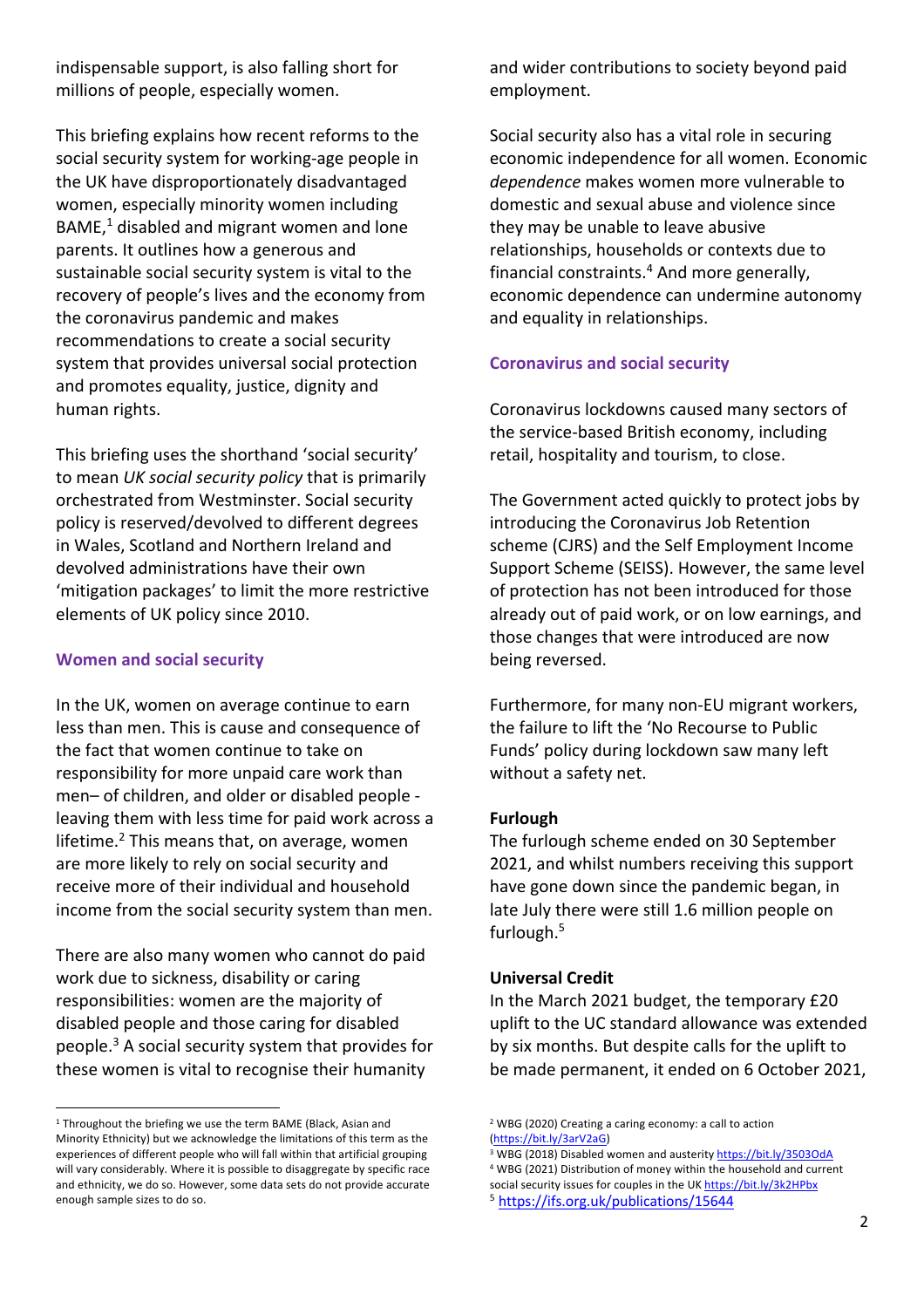with 5.5 million families likely to be over £1000 a year worse off.

Calls for a similar uplift to be applied to other benefits (including for disabled people and carers) were ignored.

Just a few days before the uplift was withdrawn the government announced a £500 million Household Support Fund for small grants to meet daily needs such as food, clothing, and utilities, to be accessed in England via local councils (with devolved governments receiving up to £79 million of the £500m and deciding how to allocate this). This is for support during the winter and is due to end on 31 March 2022. The Household Support Fund is insufficient to compensate for the losses arising from the end of the uplift.

#### **Working Tax Credit**

During the pandemic, Working Tax Credit claimants could retain their claim if they had temporary short-term reductions in their working hours as a result of Covid-19 which would have affected their WTC eligibility. This is now ending; claimants have until 25 November 2021 to resume their hours, but from then on, if they are not back to working their normal hours, they must tell HMRC within the usual one-month window.

#### **The Universal Credit Minimum Income Floor for self-employed claimants**

The 'Minimum Income Floor' (MIF) which reduces the amount of UC of some self-employed was suspended during the pandemic but was stopped after 31 July 2021. There are exceptions, where the MIF can remain suspended, if the claimant's trade, profession, or vocation remains adversely affected by Covid-19 (though not for more than two consecutive assessment periods on a single occasion and not for more than six assessment periods in total.

#### **Statutory Sick Pay**

During the pandemic, rules were introduced to enable certain small and medium sized employers to reclaim some or all of their Statutory Sick Pay (SSP) costs from HMRC where the claimant's incapacity was related to Covid-19. This rebate scheme enabled employers to reclaim up to two weeks of eligible SSP costs per employee; it closed on 30 September 2021, so any absence related to Coronavirus after that date will not be eligible for the rebate.

#### **Carer's Allowance**

In recognition of disrupted patterns of care during the pandemic, the Government introduced rules around breaks in care and recognition of emotional support to enable Carers Allowance to continue to be paid. These easements stopped after 31 August 2021.

#### **Bereavement Support**

Widowed Parent's Allowance and Bereavement Support Payments will be extended to surviving cohabiting partners with children who were living with their partner at the time of death. Once approved by Parliament, the changes will apply retrospectively from 30 August 2018, with any backdated payments being made as lump sums.

#### **Social security before coronavirus**

WBG's 2019 briefing on Social Security and Gender<sup>6</sup> gives a full account of changes made since 2010; only a short summary is provided here.

The problems in the current system long pre-date Covid-19. Cuts and changes made to benefits since 2010 have resulted in reductions of payments and increases in women's, children's and in-work poverty which will only be exacerbated by the recession ahead. <sup>7</sup> The introduction of Universal Credit, the benefit cap, the two-child limit, the 'bedroom tax', the benefit freeze and other changes have exacerbated inequalities of gender, race<sup>8</sup> and disability<sup>9</sup>.

• **Universal Credit:** In 2013, the Coalition Government introduced Universal Credit (UC), which combined six means-tested benefits

<sup>6</sup> WBG (2019) Social security and gender: a story of increasing vulnerability https://bit.ly/31L646B

<sup>7</sup> Joseph Rowntree Foundation (2020) What has driven the rise of in-work poverty? https://bit.ly/2ES2oqI

<sup>8</sup> WBG (2019) Intersecting inequalities https://bit.ly/31OkyTu

<sup>&</sup>lt;sup>9</sup> WBG (2018) Disabled women and austerity https://bit.ly/2GdtkBP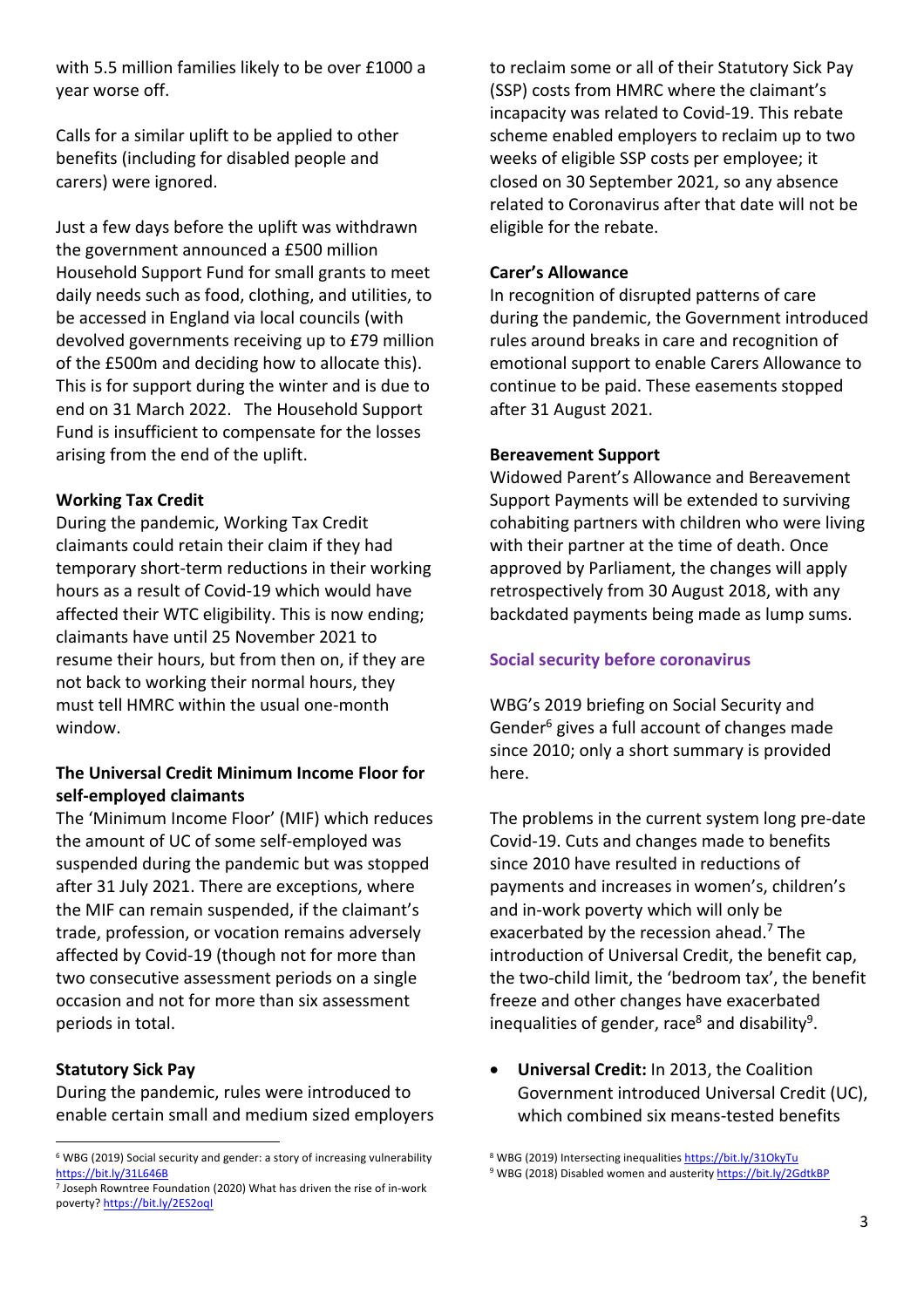and tax credits into one single benefit, meanstested and paid monthly.<sup>10</sup> From 2015, the Conservative Government introduced more restrictions to UC, in addition to the tighter conditionality and sanctioning, including:

- **The two-child limit** (2015) which limits the amount of extra means-tested help to two children, with one of few exceptions being a child conceived via rape.
- **The five-week wait** (reduced from six weeks in 2016) which means UC claimants wait at least five weeks from application to first payment.
- **The benefits freeze** (2016) which froze most payments so that they did not rise in line with inflation until 2020.
- **The benefit cap** (2016) which sets limits on how much social security many people can claim depending on their circumstances.
- **Cuts to the work allowance and taper rates** (2015) which limit how much people can earn without their Universal Credit starting to be withdrawn. These have since been partially reversed.

Other social security benefits include:

- **Housing Benefit and Local Housing Allowance**: paid to help with the cost of accommodation, now paid as part of UC.
- **Child Benefit**: paid to most parents or guardians to help with the cost of raising children.
- **Statutory Sick Pay:** paid when employed people cannot attend work due to sickness.
- **Employment and Support Allowance (ESA)**  paid to those with a disability or health condition that affects how much they can work.
- **Disability Living Allowance (DLA) and/or Personal Independence Payment (PIP):** paid to help cover the additional costs of disability.
- **Other legacy benefits**, including **Jobseeker's Allowance** for those out of paid work.

Migration to UC is not complete; so some people are still in receipt of so-called 'legacy' benefits and/or tax credits.

Tweaks made in the 2018, 2019 and 2020 fiscal statements are far outweighed by the successive freezes and cuts to awards of child benefit, most legacy benefits and tax credits, and UC elements since 2010.<sup>11</sup> In 2020, the Chancellor confirmed the end of the benefits freeze, with an uprating of 1.7% from April 2020. For existing claimants this simply stops the situation getting worse but does not compensate for what has been lost during the four-year benefits freeze in 2016-2020.

# **Gender impacts of changes since 2010**

# *Universal Credit and women*

A 2020 report from the *House of Lords Economic Affairs Committee* found that UC is failing in its ambitions to 'make work pay', lift people out of poverty and provide income to meet basic needs. <sup>12</sup> These failings particularly affect women because women are more likely to rely on the social security system at some point, as noted above. Key gender issues in relation to UC include:

- Cuts to work allowances in UC and the increased taper rate compared with tax credits for many 'second earners' reduce employment incentives and therefore the capacity of many women to enter employment or earn a decent living.
- Women are also most of victims/survivors of domestic abuse and the cuts to payments can leave survivors trapped with an abusive partner. <sup>13</sup> Payment into a single bank account can make women more vulnerable to economic abuse. 14
- The work-related conditionality in UC affects a large group of women in particular for the

<sup>&</sup>lt;sup>10</sup> Though it is possible to apply for Alternative Payment Arrangements (APAs) in certain circumstances. In Scotland and Northern Ireland there are other special payment arrangements.

<sup>&</sup>lt;sup>11</sup> WBG (2019) Social security and gender: a story of increasing vulnerability https://bit.ly/31L646B

<sup>12</sup> House of Lords Economic Affairs Committee (2020) Universal Credit isn't working: proposals for policy reform https://bit.ly/2YSWZHd

<sup>13</sup> Women's Aid, 2017, Women's Aid responds to the Department for Work and Pensions' 'Benefit Cap: Number of Households capped to May 2017' report, https://bit.ly/2PArYE8

<sup>14</sup> Marilyn Howard and Amy Skipp (2015) *Unequal, trapped & controlled: Women's experience of financial abuse and potential implications for Universal Credit*, Women's Aid and TUC https://bit.ly/2JDJa7F ; WBG (2021) Distribution of money within the household and current social security issues for couples in the UK https://bit.ly/3k2HPbx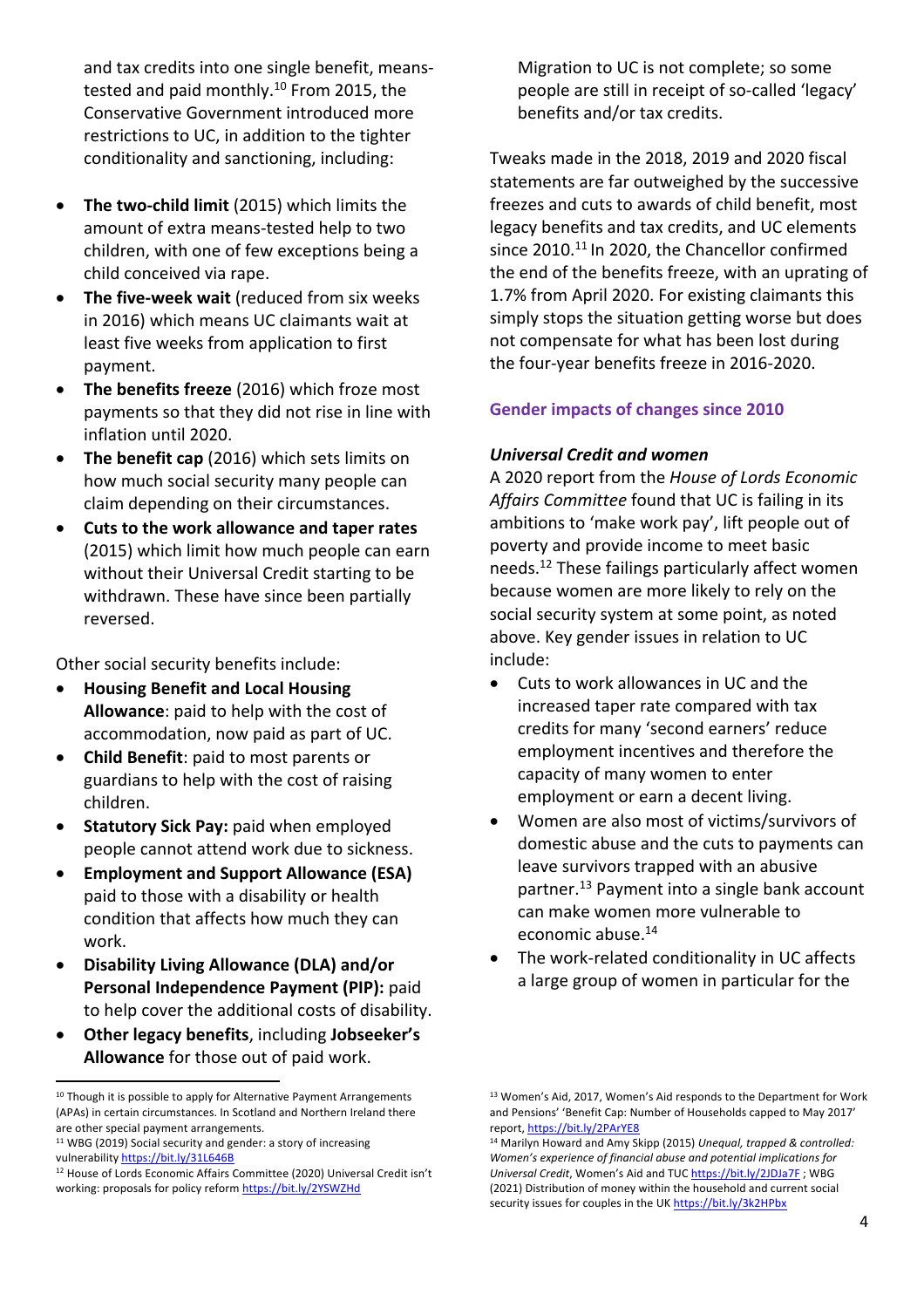first time. <sup>15</sup> Parents of young children are expected to be available for (limited hours of) paid work and actively seeking it. This can be problematic in particular for lone parents (90% of whom are women) who struggle with combining job-seeking and looking after their children. And in couples the parental role of partners who are not the 'main carer' is not recognised in their work conditionality.

There is concern that there is little awareness amongst Jobcentre staff of the complexities of gender roles and relationships.<sup>16</sup>

#### *Child benefit*

Since 2013, the universal nature of Child Benefit has been compromised by the High-Income Child Benefit Tax Charge (HICBTC). Those with an income over £50,000 per year with one or more children living in their household must pay a charge, in effect additional income tax, to pay back some or all of the child benefit received by themselves or their partner, unless it is given up. The real value of Child Benefit has also been significantly reduced by consecutive freezes and/or uprating by less than inflation.<sup>17</sup>

Women have been disproportionately affected by these cuts as they account for around 9 out of 10 Child Benefit recipients. Children often live in poverty because their mothers do so. During this pandemic, with schools closed for nearly half the school year and child poverty increasing, the easiest and most effective way to protect all children from disadvantage would be to increase Child Benefit.

#### *Disabled women and disability/incapacity benefits*

Disabled people have unique needs for social security, especially during the coronavirus pandemic when they may be required to stay at home and shield. Nonetheless, a similar pattern of punitive cuts since 2010 emerges in relation to social security for disabled people.

Women have been disproportionately affected by cuts to disability benefits, both as claimants and as carers. 55% of disabled adults and of those claiming Personal Independence Payment (PIP) are women and 58% of carers are women (60% among those caring for more than 50 hours per week). <sup>18</sup> Cuts to Disability Living Allowance (DLA) (and its replacement by PIP), and to Employment and Support Allowance (ESA), were achieved through a combination of changes to uprating and to eligibility conditions, as well as cuts to amounts. One of the most significant changes to amounts was the alignment of ESA to JSA rates from April 2017 for those in the work-related activity group, as well as the limiting of contributory ESA for this group to a year.

DLA/PIP is a non-contributory, non-means-tested benefit designed to help with the additional costs of a disability or health condition. ESA is either a contributory benefit or a means-tested benefit<sup>19</sup> designed to partly compensate for the loss of income as a result of work incapacity (temporary or permanent). As in the case of other workingage benefit cuts, reductions in the level of support for disability may be framed as a labour market activation policy. However, recent government decisions have created a tougher regime that restricts people's 'enabling' opportunities rather than fostering them. Cuts to social care and other social services have a role to play in this discrimination. 20

#### *Housing benefit and tenants21*

Housing benefit has suffered some of the biggest cuts over the past eight years. The 'bedroom tax' (or under occupancy penalty), affecting social housing tenants, is the most well-known. However, there have also been a series of changes affecting private-sector tenants on Housing Benefit (known as Local Housing

<sup>15</sup> WBG (2017) Universal Credit: A 2017 briefing from the UK Women's Budget Group https://bit.ly/3gVos1a

<sup>&</sup>lt;sup>16</sup> In 2018, a Work and Pensions Committee Inquiry found that service providers reported that training on domestic abuse 'lack[ed] detail' https://bit.ly/2YWJupI

<sup>&</sup>lt;sup>17</sup> Bennett, F. and Himmelweit, S. (2020) Taxation and social security: overview paper for the WBG Commission on a Gender-Equal Economy https://bit.ly/3jtml6a

<sup>18</sup> See Carers UK fact sheet http://bit.ly/2lCyN5d

<sup>19</sup> The means-tested element of ESA is being replaced by UC.

<sup>&</sup>lt;sup>20</sup> WBG (2019) Gender and social care https://bit.ly/2YXzH2W

<sup>21</sup> WBG's report 'A Home of Her Own: Women and Housing' (2019) contains more detail on housing policy but there are important interactions with the social security system to cover here. https://bit.ly/3bf90M1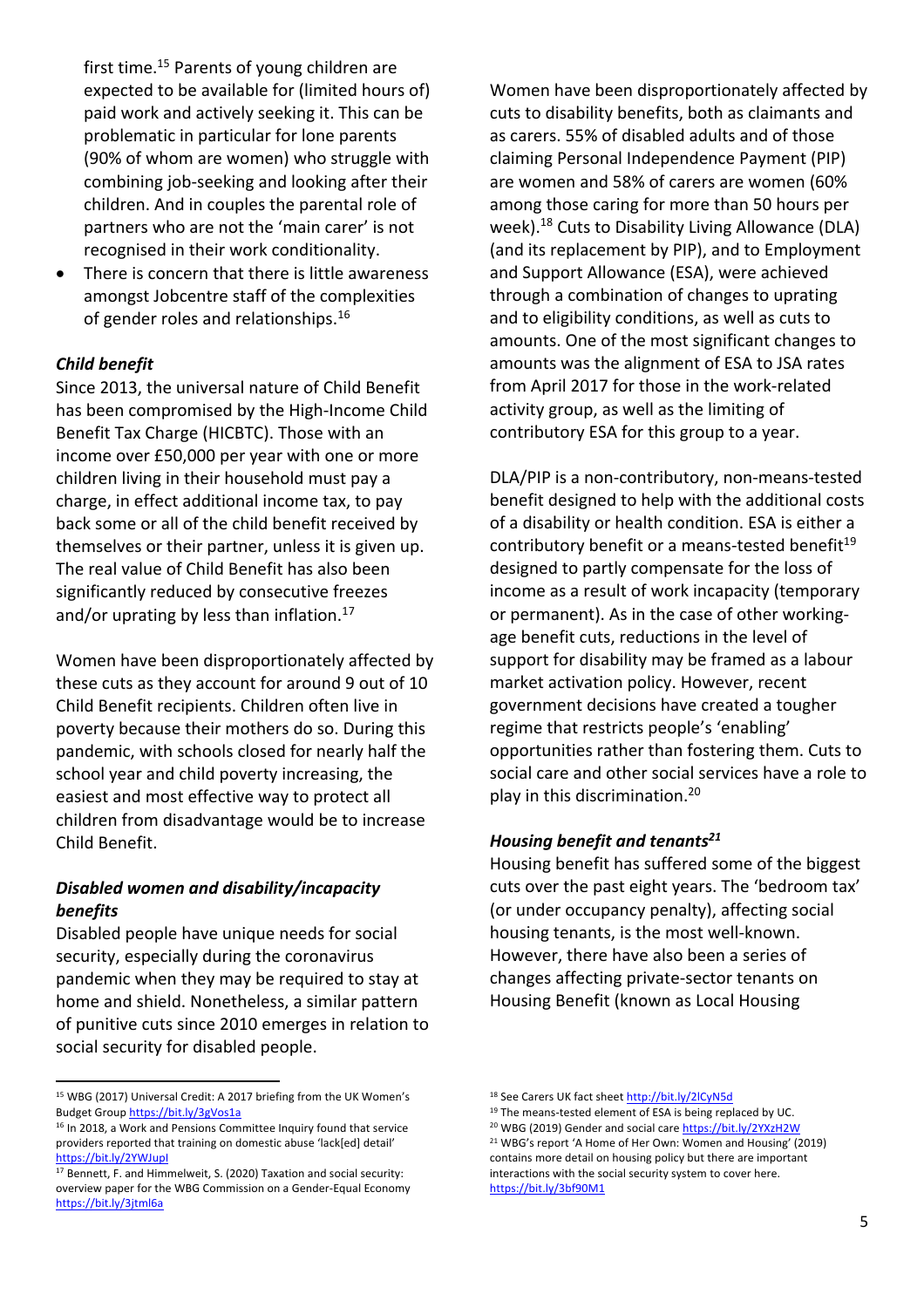Allowance or LHA), around two-thirds of whom are women. 22

Most significant of these are the introduction (and reduction) of the benefit cap, and changes to LHA rates. In 2011 LHA rates were reduced from the 50<sup>th</sup> percentile of local rents for properties of the relevant size to the 30<sup>th</sup> percentile and then, in 2013, indexed only to the Consumer Price Index, which is often significantly lower than rental increases.<sup>23</sup>

This has left the majority of low-income private renters facing a shortfall between the LHA they can claim and their actual rents. <sup>24</sup> The subsequent benefit freeze meant that many LHA payments did not even cover the 30<sup>th</sup> percentile of rents in 2019.<sup>25</sup> Evictions were suspended and the LHA increased to the lowest 30<sup>th</sup> percentile of local rents in response to the coronavirus lockdown, but there has been no 'rent freeze' equivalent to the 'mortgage holiday'. The eviction suspension ended in October 2021.

#### *Migrant women***<sup>26</sup>**

Many non-EU migrant women and men have a condition on their visas which means that they have no access to certain public funds, including housing benefit or support and Universal Credit. This is called 'No Recourse to Public Funds' (NRPF). NRPF leaves many women on family and dependant visas economically dependent on their partners and facing destitution if the relationship breaks down. Undocumented women and asylum seekers also do not have access to adequate support.<sup>27</sup>

Most refuges cannot accept women with NRPF as they depend on Housing Benefit to fund their services, leaving such women with very limited housing options. Many migrant women are forced to return to their abuser, depend on friends and acquaintances or find other means of survival – options which put them at risk of

further harm. These are all parts of the hostile environment created towards migrants.

#### **Recommendations**

In the short term:

**The reinstatement of the UC £20 increase and the WTC equivalent**; extending this to the means-tested benefits which are being replaced by UC and to non-means –tested benefits for those who are doing not or little paid work such as Carers Allowance;

**Abolition of the Benefit Cap and 2-child limit** to prevent child poverty, and other changes to UC such as ending the UC 5-week wait, single household payment and lack of a second earner work allowance;

#### **Get Universal Credit to claimants sooner by making advances non-repayable grants**:

Currently families are having to wait five weeks for a payment, or accrue debt in the form of an advance, which is only available as a loan. At least during the crisis, the Government should convert this into a non-repayable grant.

**Increase Employment and Support Allowance, Jobseeker's Allowance** and other benefit payments in line with the rise in Universal Credit and Working Tax Credits.

**Increase Child Benefit, to £50 per child**: the Covid-19 outbreak threatens to exacerbate child poverty, and the lockdown increased costs for households with children, especially while schools are closed. An uplift is necessary to ensure children do not lose out.

**Lift the 'No Recourse to Public Funds' condition** which excludes many migrant women from support.

<sup>&</sup>lt;sup>22</sup> Private-rented sector housing benefit caseload (House of Common Library figures)

<sup>&</sup>lt;sup>23</sup> Andrew Hood, IFS, at post Autumn Statement briefing, 26 November 2015: http://bit.ly/2llI5Hq

<sup>24</sup> Institute for Fiscal Studies (2017) *The cost of housing for low-income renters* http://bit.ly/2zQZZGa

<sup>&</sup>lt;sup>25</sup> WBG (2019) A Home of Her Own: women and housing https://bit.ly/3bf90M1

<sup>&</sup>lt;sup>26</sup> For more on migrant women's experiences of the social security system read our 2020 briefing 'Migrant women and social security' https://bit.ly/3hN6rDq

 $27$  Women for Refugee Women (2020) Will I ever be safe? Asylum seeking women and destitution https://bit.ly/32IquMZ